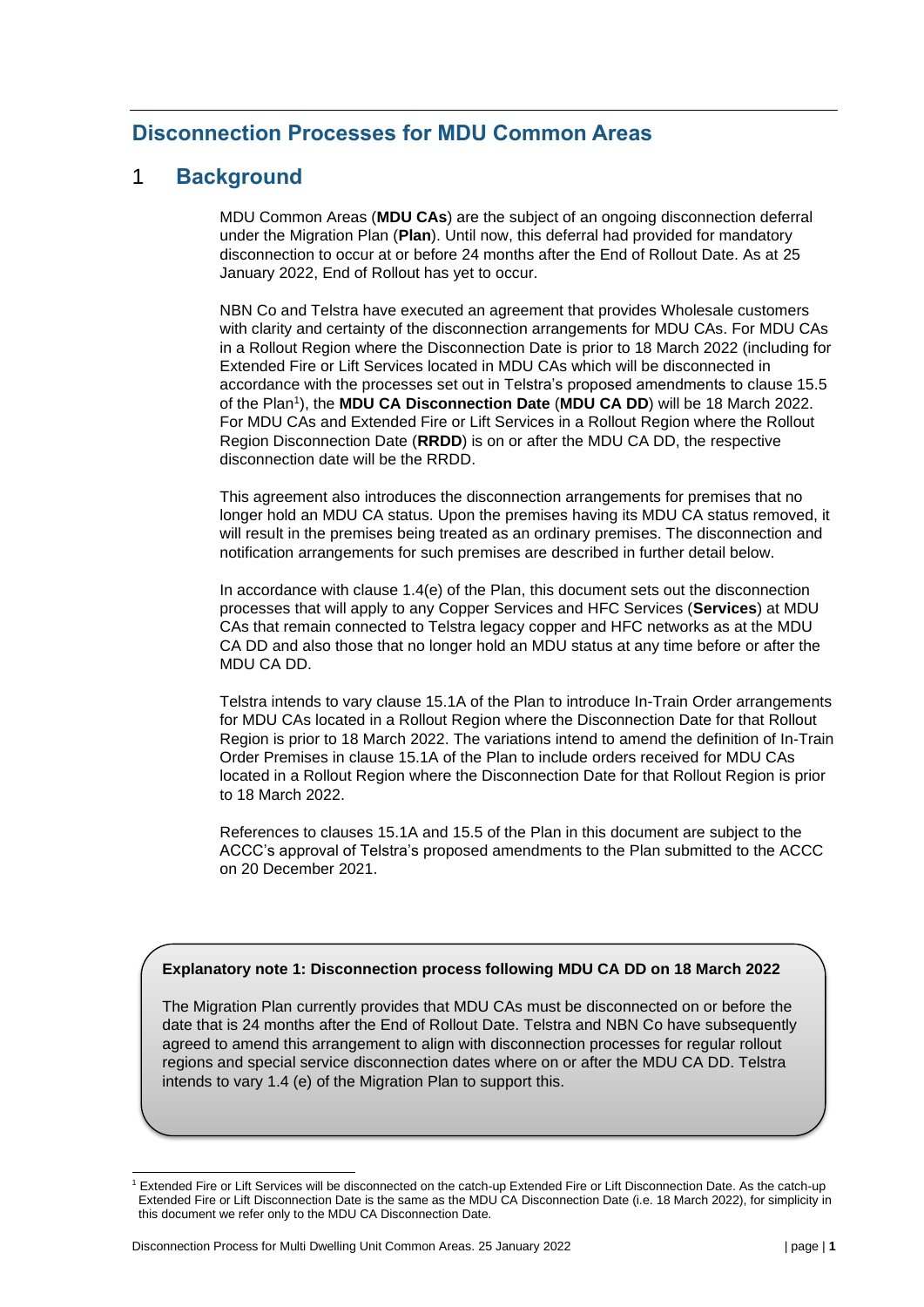# 2 **Application**

### **2.1 Application of these disconnection processes**

(a) For clarity, disconnection processes contained in this document apply to all MDU CAs (including for Extended Fire or Lift Services located in MDU CAs which will be disconnected in accordance with the processes set out in clause 15.5 of the Plan), irrespective of the Disconnection Date for the Rollout Region they reside in, including MDU CAs that have subsequently been reclassified as an ordinary Premises.

# 3 **Disconnection arrangements**

### **3.1 Disconnection Date for MDU Common Areas**

- (a) Subject to clause 3.2 applying, the Disconnection Date for MDU CAs will be:
	- (i) for a Premises in the Proposed Fixed Line Footprint List (and Fixed Line Footprint) in a Rollout Region where the Disconnection Date is prior to MDU CA DD, the MDU CA DD; and
	- (ii) for a Premises in the Proposed Fixed Line Footprint List (and Fixed Line Footprint) in a Rollout Region where the Disconnection Date is on or after MDU CA DD, the Disconnection Date that applies to the Rollout Region in which that Premises is located.

#### **3.2 Disconnection Date for Premises that no longer hold an MDU CA status**

- (a) The Disconnection Date for MDU CAs that have subsequently been re-classified by NBN Co as an ordinary Premises will be:
	- (i) for a Premises for which NBN Co notifies Telstra on or before the date that is six months prior to the Disconnection Date for the Rollout Region in which that Premises is located, the Disconnection Date that applies to the Rollout Region in which that Premises is located; and
	- (ii) for a Premises for which NBN Co notifies Telstra after the date that is six months prior to the Disconnection Date for the Rollout Region in which that Premises is located, the later of:
		- (A) 150 Business Days after the Disconnection Date for the Rollout Region in which that Premises is located; and
		- (B) the date that is no earlier than 80 Business Days after the date Telstra notifies the Wholesale customer.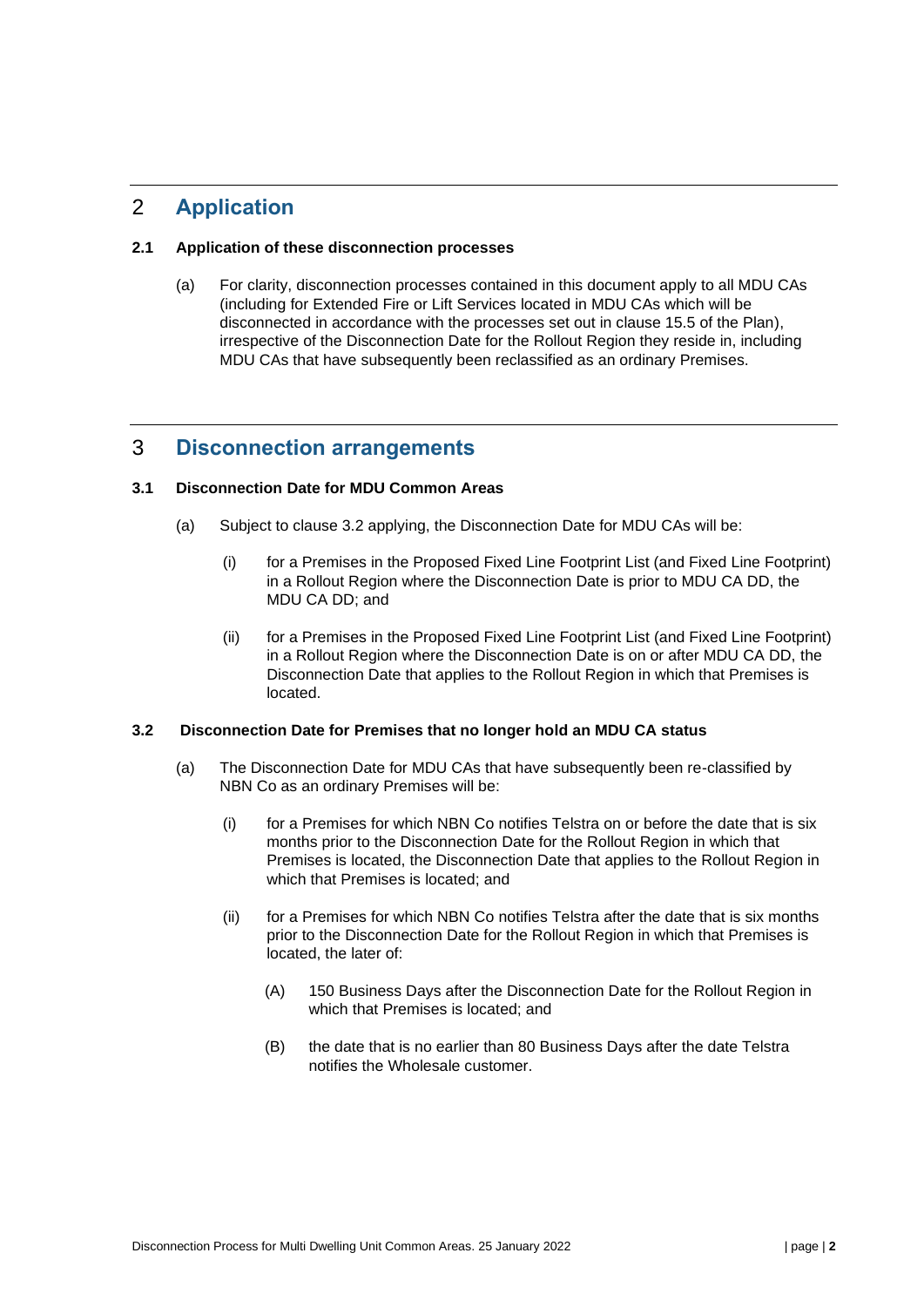# 4 **Communication with Wholesale Customers prior to Disconnection of MDU Common Areas**

### **4.1 6 Month Disconnection Lists notified to Wholesale Customers**

- (a) Where Telstra continues to supply Services to a Wholesale Customer at MDU CAs 6 months before the MDU CA DD, Telstra will notify that Wholesale Customer of those relevant MDU CAs which Telstra expects to be subject to disconnection during the MDU CA Principal Disconnection Window (6 Month MDU CA Disconnection List), whether or not Telstra had already provided earlier notification of disconnection to that Wholesale Customer.
- (b) Telstra will use reasonable efforts to notify Wholesale Customers of the 6 Month MDU CA Disconnection List within 5 Business Days of the 6 Month MDU CA Disconnection List being produced by Telstra Operations.

### **4.2 Dispute process**

- (a) Within 20 Business Days of Telstra providing a Wholesale Customer with a 6 Month MDU CA Disconnection List, the Wholesale Customer may notify Telstra of any Services on the 6 Month MDU CA Disconnection List that the Wholesale Customer considers should not be subject to Managed Disconnection during the MDU CA Principal Disconnection Window due to a data error in respect of the service information associated with an MDU CA on the 6 Month MDU CA Disconnection List.
- (b) The Wholesale Customer may not raise a dispute in respect of an MDU CA on the 6 Month MDU CA Disconnection List on any basis other than as set out in subparagraph (a) above. For clarity, any concern as to whether or not a relevant MDU CA is passed or NBN Serviceable should be referred by a Wholesale Customer to NBN Co or their wholesale provider over the NBN.
- (c) Telstra will respond to any dispute notified to it by a Wholesale Customer under clause 4.2 within 10 Business Days of receiving notice (or as extended by agreement with the Wholesale Customer) and will notify the Wholesale Customer whether or not Telstra agrees to reflect the requested change in the 3 Month MDU CA Disconnection List (referred to in clause 4.2(e)).
- (d) If Telstra does not agree to reflect the change in the 3 Month MDU CA Disconnection List, as requested by a Wholesale Customer, the parties will use reasonable endeavours to resolve the issue.
- (e) If the parties have failed to resolve a dispute as to whether a Service at an MDU CA is to be included in the 3 Month MDU CA Disconnection List by the date which is 5 Business Days before the 3 Month MDU CA Disconnection List is due to be notified to Wholesale Customers under clause [4.3\(c\),](#page-3-0) then Telstra is permitted to include the disputed Service in the 3 Month MDU CA Disconnection List.
- (f) If the MDU CA is in a Rollout Region which has a Disconnection Date which is after the MDU CA DD, then the dispute process set out in clause 3.2 of Required Measure 2 will apply.

### **4.3 Further MDU CA Disconnection Lists notified to Wholesale Customers**

(a) Telstra will update the 6 Month MDU CA Disconnection List each month up until the date that is two months before the MDU CA DD to include any active MDU CAs Telstra continues to supply to a Wholesale Customer which Telstra expects to be subject to disconnection during the MDU CA Primary Disconnection Window (**Further MDU CA Disconnection List**).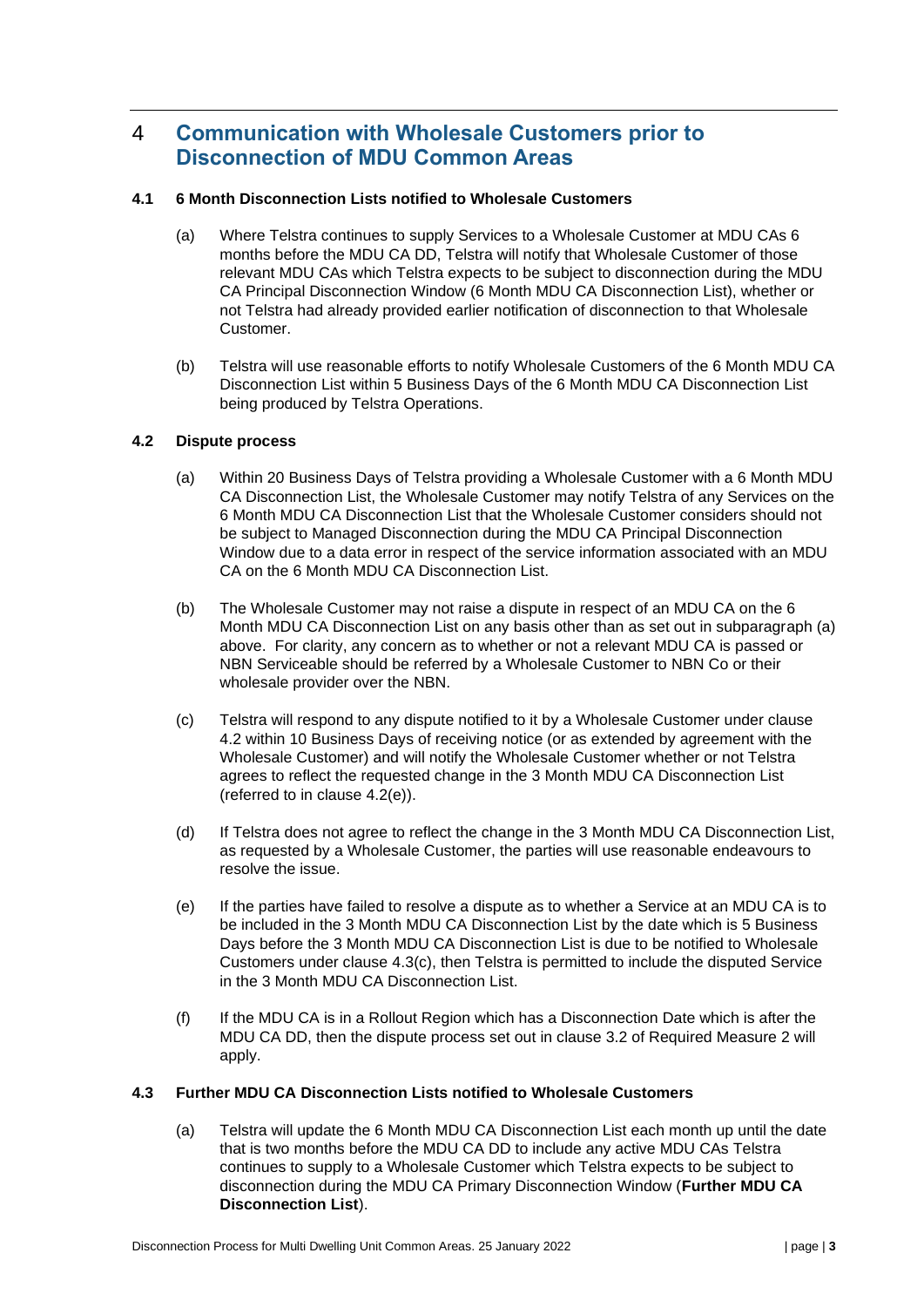- (b) Where Telstra continues to supply a Service at an MDU CA to a Wholesale Customer that is included on a Further MDU CA Disconnection List, Telstra will notify that Wholesale Customer of that Further MDU CA Disconnection List, irrespective of whether or not Telstra had already provided any earlier notification of disconnection to that Wholesale Customer.
- <span id="page-3-0"></span>(c) Telstra will use reasonable efforts to notify Wholesale Customers of each Further MDU CA Disconnection List within 5 Business Days of the relevant Further Disconnection List being produced by Telstra Operations.
- (d) Notification to Wholesale Customers will be provided via the Wholesale Customer Portal.
- (e) The Further MDU CA Disconnection List updated at the date that is 3 months prior to the MDU CA DD is also known as the 3 Month MDU CA Disconnection List.

#### **4.4 Notification of disconnection to Wholesale Customers where the Disconnection Date for the Rollout Region is after the MDU Common Area Disconnection Date**

(a) Where the Disconnection Date for a Rollout Region for an MDU CA premises is on or after the MDU CA DD, Telstra will notify Wholesale Customers of those relevant Services in accordance with the communication process set out in clause 3 of Required Measure 2.

### **4.5 Notification to Wholesale Customers where a Premises no longer holds an MDU Common Area status**

- (a) Where a Premises is no longer designated as an MDU Common Area on or before the date that is six months prior to the Disconnection Date for the Rollout Region it resides in, the Premises will be subject to disconnection arrangements following RRDD and accordingly will be notified in accordance with the communication process set out in clause 3 of Required Measure 2.
- (b) Where a Premises is no longer designated as an MDU Common Area on a date that is after six months prior to the Disconnection Date for the Rollout Region it resides in, the Premises will be subject to the disconnection timeframes outlined in 3.2 and will be notified by Telstra to the Wholesale Customer at least 80 Business Days before that Disconnection Date.

### **4.6 Notification to Wholesale Customers where the MDU CA is an In-Train Order Premises**

(a) Where the MDU CA is located in a Rollout Region where the Disconnection Date for that Rollout Region is prior to 18 March 2022 and is determined to be an In-Train Order Premises in accordance with clause 15.1A or clause 15.5 of the Plan, the In-Train Order Premises will be subject to the disconnection and notification arrangements in accordance with the processes set out in clause 15.1A of the Plan.

# 5 **Commencement of Disconnection of MDU Common Areas**

# **5.1 MDU CA Final Disconnection List**

- (a) As soon as Telstra is notified by NBN Co of MDU CA Premises that do not form part of the final Fixed Footprint List, Telstra will update its database accordingly.
- (b) Telstra Operations will create a list specifying all the Services that remain active at MDU CAs in the final Fixed Footprint List, as understood by Telstra as at the date that is 1 month before the MDU CA DD (the MDU CA Premises Address List).
- (c) Following creation, the MDU CA Premises Address List will have the following Premises and Copper Services removed: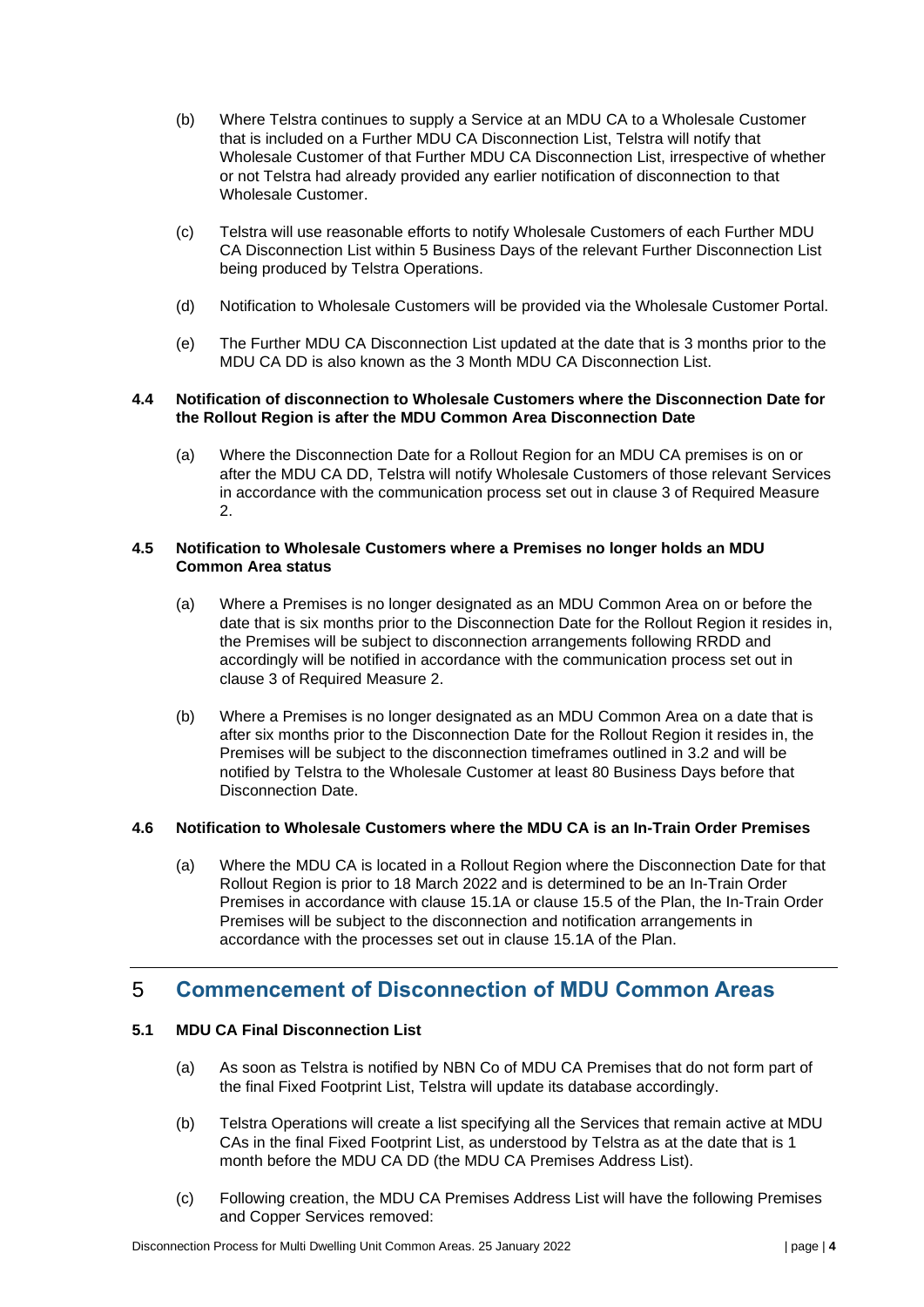- (i) MDU CAs in a Rollout Region for which a Disconnection Date will not occur before the MDU CA DD;
- (ii) any Special Services which will not have been subject to disconnection obligations prior to the MDU CA DD;
- (iii) any Services supplied to Affected Premises in the Rollout Region on the Disconnection Date for MDU CAs but only to the extent that Telstra is prevented by law from ceasing the provision of those Copper Services to that Affected Premises and disconnecting the Premises;
- (iv) any MDU CAs located in a Rollout Region where the Disconnection Date for that Rollout Region is prior to 18 March 2022 and determined to be In-Train Order Premises in accordance with clause 15.1A or clause 15.5 of the Plan;

and will be the **MDU CA Final Disconnection List**.

#### **5.2 Final Notification for Wholesale Customers before the Disconnection Date**

- (a) Telstra Wholesale will notify Wholesale Customers of any Services supplied at MDU CAs on the MDU CA Final Disconnection List that are to be disconnected in the course of Managed Disconnection during the MDU CA Principal Disconnection Window.
- (b) Telstra will use reasonable efforts to notify Wholesale Customers of the MDU CA Final Disconnection List within 5 Business Days of the MDU CA Final Disconnection List being produced by Telstra Operations.
- (c) Notification to Wholesale Customers will be provided via the Wholesale Customer Portal.

# 6 **Disconnection of MDU Common Areas**

### **6.1 Disconnection arrangements**

Telstra will:

- (a) disconnect all MDU CAs that are required to be disconnected as set out in the MDU CA Final Disconnection List during the MDU CA Principal Disconnection Window; and
- (b) for MDU CAs located in a Rollout Region where the Disconnection Date for that Rollout Region is prior to 18 March 2022 and which are determined to be In-Train Order Premises in accordance with clause 15.1A or clause 15.5 of the Plan, disconnect the MDU CAs in accordance with the processes set out in clause 15.1A of the Plan for In-Train Order Premises.

# 7 **Managed Disconnection of MDU Common Areas**

# **7.1 Managed Disconnection**

- (a) For the purposes of these processes, the **MDU CA Principal Disconnection Window**  refers to the period:
	- (i) where the Service is not an Extended Fire of Lift Service, on and from 1 Business Day after the MDU CA DD up to and including the date that is 55 Business Days after the MDU CA DD; and
	- (ii) where the Service is an Extended Fire or Lift Service, on and from 1 Business Day after the MDU CA DD up to and including the date that is 75 Business Days after the MDU CA DD.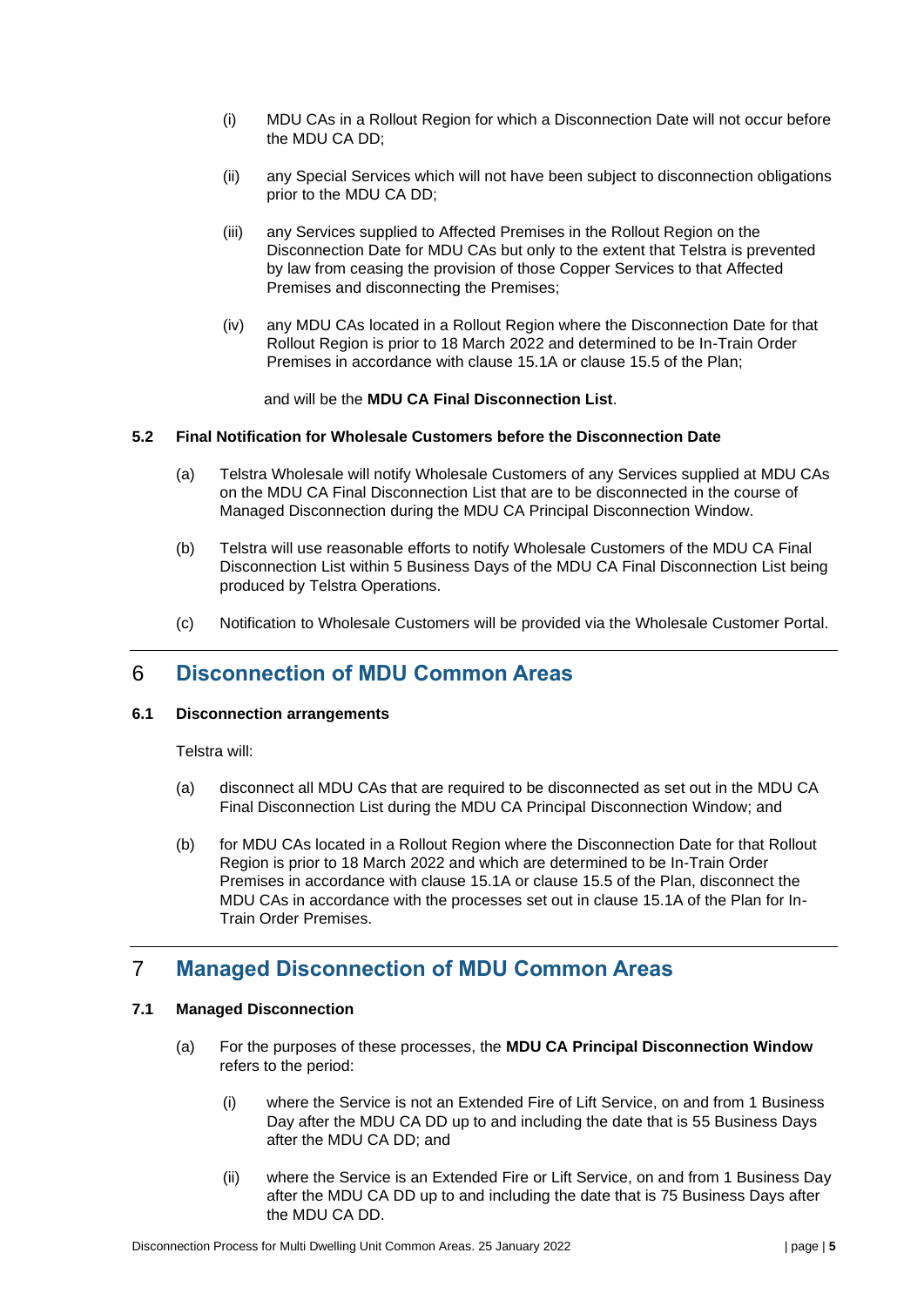- (b) Telstra will disconnect:
	- (i) all MDU CAs that are required to be disconnected as set out in the MDU CA Final Disconnection List during the MDU CA Principal Disconnection Window; and
- (c) Disconnections during the MDU CA Principal Disconnection Window will occur in two stages:
	- (i) service disconnection; followed by,
	- (ii) permanent disconnection.

The process involved in each stage is described in clauses [7.2](#page-5-0) and [7.4.](#page-5-1)

### <span id="page-5-0"></span>**7.2 Service disconnection**

- (a) Upon receiving the MDU CA Final Disconnection List from Telstra Operations, Telstra will commence the Service disconnection of all MDU CAs on that list supplied to a Wholesale Customer on the date that is:
	- (i) where the Service is not an Extended Fire or Lift Service, 50 Business Days after the MDU CA DD and, where practicable, complete disconnection of these Services by the date that is 55 Business Days after the Disconnection Date; and
	- (ii) where the Service is an Extended Fire or Lift Service, 70 Business Days after the MDU CA DD and, where practicable, complete disconnection of these Services by the date that is 75 Business Days after the Disconnection Date,

#### (each an **MDU CA Service Disconnection Phase**).

- (b) Telstra Wholesale carries out the MDU CA Service Disconnection Phase in order to prepare all relevant Services that appear on the MDU CA Final Disconnection List for permanent disconnection, for example by:
	- (i) rejecting and removing all pending orders from Telstra's systems;
	- (ii) carrying out all required steps to disconnect the Services in Telstra's provisioning and billing systems; and
	- (iii) monitoring and managing any errors occurring during the first two steps (i) and (ii) above throughout the Service Disconnection Phase.

#### **7.3 Reconnection where disconnection not required**

(a) For clarity, nothing in these processes limits Telstra's ability to build a new Copper Path or Reconnect a Copper Path or HFC Line to a Premises where the pre-existing Copper Path or HFC Line was not required to be disconnected in accordance with clause 19 of the Plan.

#### <span id="page-5-1"></span>**7.4 Permanent disconnection**

- (a) After the MDU CA Service Disconnection Phase and up until the end of the relevant MDU CA Principal Disconnection Window, Telstra Operations will perform permanent disconnection of the relevant Copper Paths and HFC Lines within Telstra's systems for all MDU CAs that appear on the MDU CA Final Disconnection List.
- (b) Permanent disconnection of all MDU CAs appearing on the MDU CA Final Disconnection List will occur regardless of activities completed during the preceding MDU CA Service Disconnection Phase.